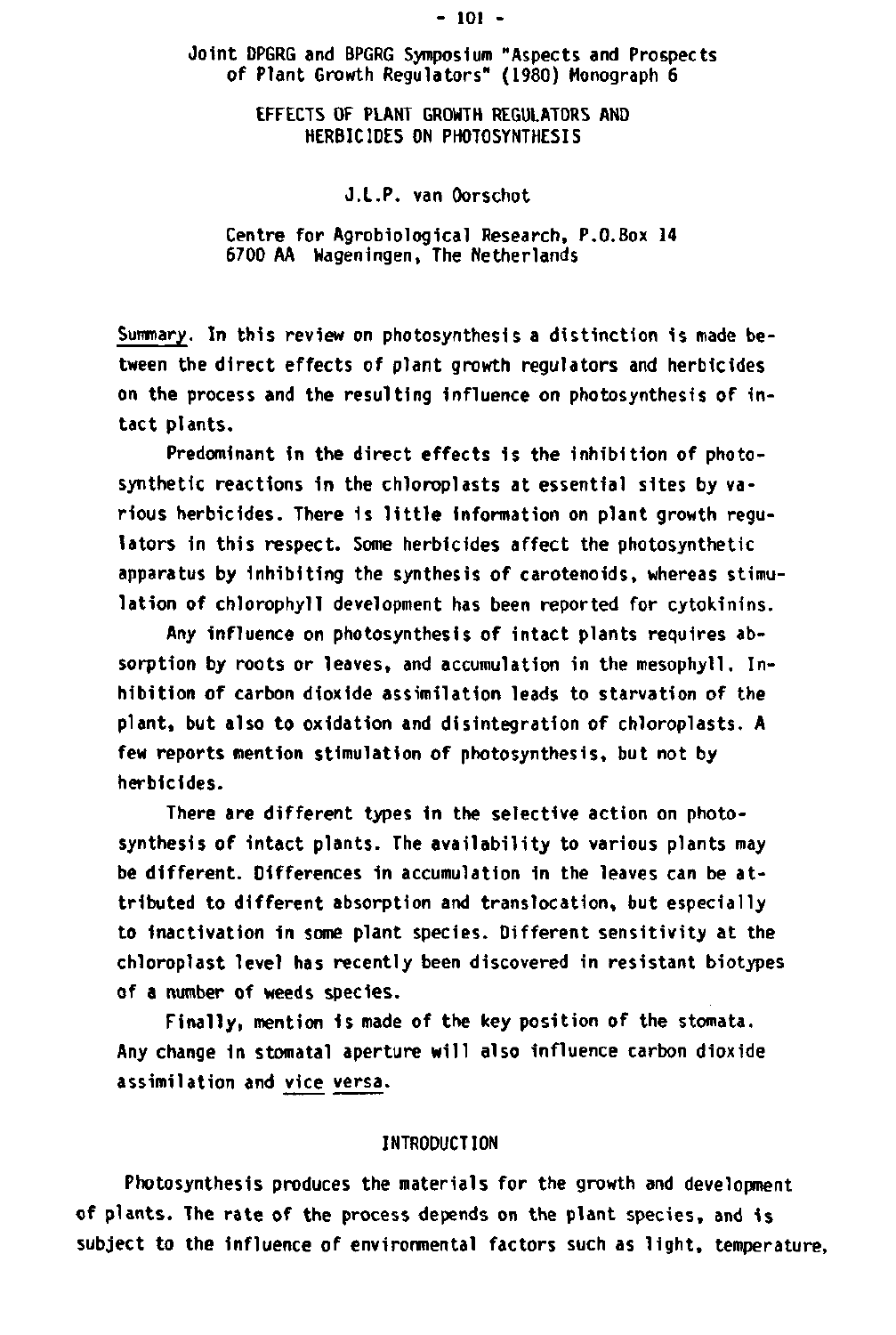**CO- concentration, availability of water and minerals, etc. The great increase in knowledge on photosynthesis is partly due to the use of specific Inhibitors in the study of subreactions of the process. Most of these are herbicides, and there 1s also considerable Information on their influence upon photosynthesis of Intact plants. In this review no attempt will be made to provide a complete coverage of the topic because of limited space.** 

**The direct effects on the process will be discussed In the first part. This Involves the action of herbicides which Interfere with the electron flow In chloroplast reactions. Effects on the photosynthetic apparatus also occur, not only produced by some herbicides, but also by certain growth regulators.** 

These direct effects have influence on the assimilation of carbon **dioxide In the leaves and this will be described in the second part. The remarkable selectivity in the action of herbicides on photosynthesis of various plants will be discussed also. Finally, the interaction between photosynthesis and transpiration in Intact plants will be reported.** 

**For common names and abbreviations of herbicides and growth regulators the reader is referred to a 11st in Weed Research (1979, Vol. 19, pp. 401-405).** 

# **DIRECT EFFECTS ON THE PROCESS OF PHOTOSYNTHESIS**

**More than half of the present herbicides specifically inhibit photosynthetic reactions 1n the chloroplasts. This inhibition of photosynthesis may lead to disintegration of chloroplasts, but some herbicides also exert a primary effect on the photosynthetic apparatus, sometimes in addition to the effect on the chloroplast reactions. Data on growth regulators are rather limited in comparison to the information which is available on herbicides, but they are Included in the discussion on the following aspects:** 

**1. Effects on photosynthetic reactions In the chloroplasts,** 

**2. Effects on the photosynthetic apparatus.** 

### **EFFECTS ON PHOTOSYNTHETIC REACTIONS IN THE CHLOROPLASTS**

**The lamellar-shaped grana in the chloroplasts contain the chlorophylls and other pigments and are embedded in a stroma matrix. The two light reactions in the grana operate in series and drive the electron transport which takes place in the thylakoid membrane of the lamellae and yields NADPH. Simultaneously, ATP 1s produced in the associated photophosphorylation reactions.** 

**Many herbicides inhibit the photosynthetic electron flow, and the**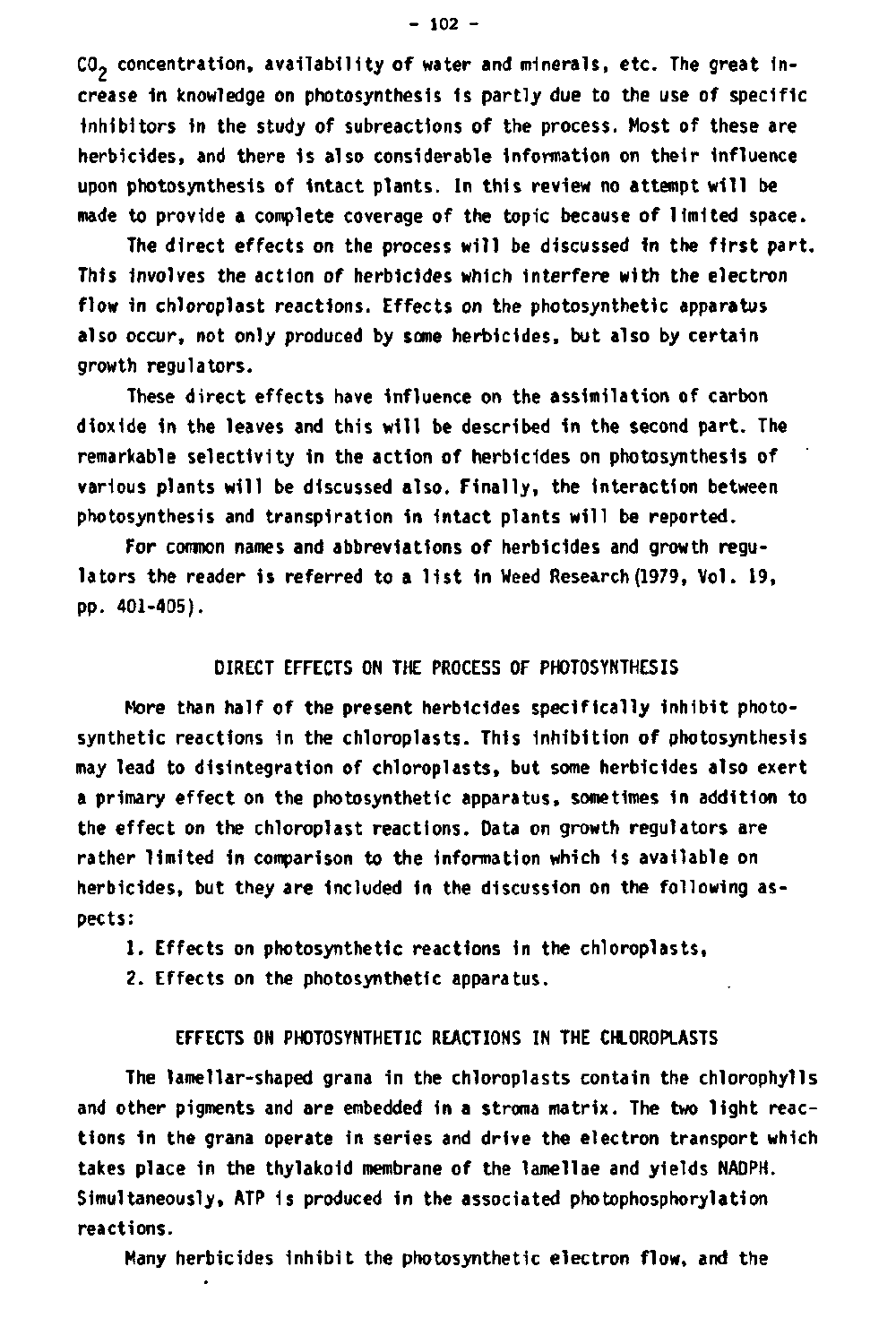**effects on two or three essential sites are most pronounced (1,2). The majority act on the reducing site of photosystem II, and the effects can be measured as increase in fluorescence. Here the electron flow from photosystem II to photosystem I is interrupted with consequent inhibition of NADP reduction and of coupled phosphorylation. Herbicides acting at this site include the substituted ureas, triazines, triazinones, biscarbamates, uracils, pyridazinones, alkylanil ides and others. Trebst (3) distinguished inhibition of electron flow on the site of plastoquinone e.g. with diphenylethers and dinitroanilines. Dipyridilium salts like paraquat act on another site. They deviate the electron flow from NADP reduction because they intercept electrons from photosystem I. This gives rise to a free radical which 1s reoxldized under the formation of the phytotoxic hydrogen peroxide (4).** 

**Moreland (2) distinguished further uncouplers which dissociate electron transport from ATP formation, energy transfer inhibitors which act directly on phosphorylation, and inhibitory uncouplers which inhibit electron transport and also uncouple phosphorylation. A number of herbicides including dinitrophenols and benzonitrlles are considered to act as inhibitory uncouplers.** 

**Research on photosystem II inhibition by herbicides is now concentrated around the nature and characterization of the binding site for various herbicides at the outside of the chloroplast thylakoid (3,5,6,7), lately also with chloroplasts from resistant biotypes (8,9).** 

**There 1s a great contrast between the abundant information about the influence of herbicides on the electron flow in chloroplast reactions, and the limited and sometimes conflicting reports on plant growth regulators 1n this respect. Higgins and Jacobsen (10) collected some information on stimulated photophosphorylation and coupled electron transport by auxin, but this has not always been confirmed (11). It is possible that abscislc acid or its metabolite phaseic acid inhibits electron flow in addition to other effects on photosynthetic reactions (10). There are conflicting data about the activity of photochemical reactions in relation to gibberellic acid (12, 13) and cytokinins (13, 14).** 

**The photosynthetic energy accumulated in NADPH and ATP in the grana is used for the fixation of carbon dioxide in the stroma, where the necessary enzymes are located also. There are different pathways for C0<sup>2</sup> fixation. In the Calvin-Benson pathway operating in Cj plants, carbon dioxide 1s bound to ribulose diphosphate (RuDP) from which two molecules of phosphoglyceric acid are formed. In the Hatch and Slack pathway in the mesophyll cells C02 is bound to phosphoenolpyruvate (PEP) yielding C4**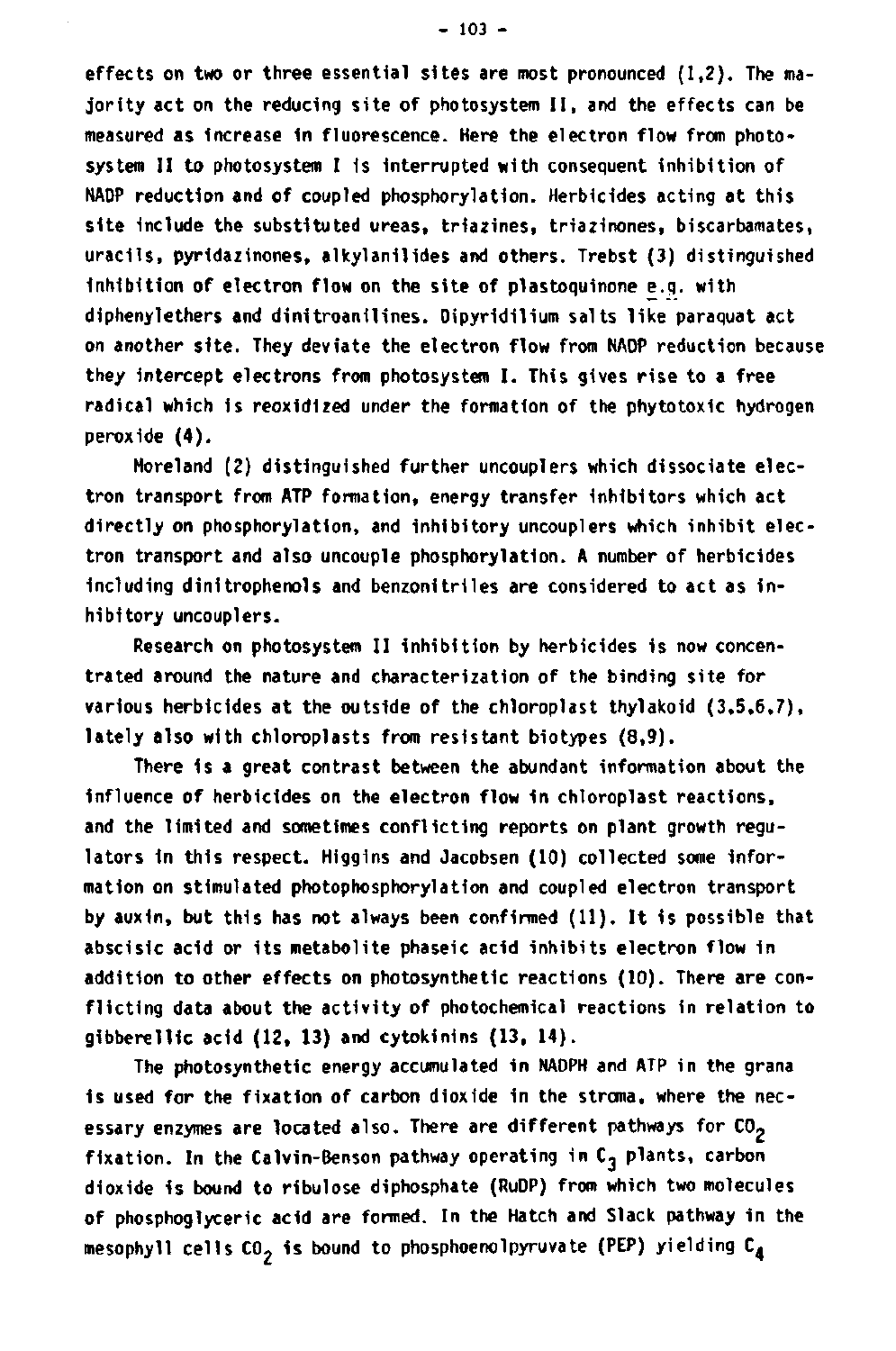**dicarboxylic acids which are presumably transported to the bundle sheath cells. There C02 is released and bound to RuDP from which also phosphoglyceric acid is formed. This system operates 1n C^ plants.** 

**Inhibitors and in particular herbicides have been used relatively little in studying the processes Involved in the fixation of carbon dioxide.**  Here, the knowledge is primarily obtained with radioactive CO<sub>2</sub> (15). Only **a slight Inhibition of the activity of RuDP-carboxylase was observed with dinoseb, but not with other electron transport inhibitors (16). A specific Inhibitor of PEP-carboxylase, 3-mercaptopicolinic acid, has also been reported (17). Treharne (18) presented evidence that gibberellins and cytokinins could activate RuDP-carboxylase, but they are probably not spe**cific (10). In some species abscisic acid lowered the RuDP-carboxylase ac**tivity, but not in others, while increase in the activity of some other**  photosynthetic enzymes (typical of the C<sub>A</sub> pathway) was also observed (10).

# **EFFECTS ON THE PHOTOSYNTHETIC APPARATUS**

**The specific inhibition of light reactions 1n chloroplasts by a number of herbicides as described in the previous section will disrupt the existing photosynthetic apparatus and seriously affect the intact plant (see next section). At sublethal concentrations, however, these herbicides may induce the formation of shade-type chloroplasts being especially characterized by a smaller number of thicker grana, more xanthophyll and chlorophyll b, and less quinones and carotenes (19, 20).** 

**Rather different is the effect of some herbicides on the synthesis of carotenoids. These pigments protect chlorophyll against photooxidation by dissipating efficiently excessive light energy that cannot be passed on to the photoreaction centres and would otherwise produce singlet oxygen (21). They can also rapidly quench the excess energy of this singlet oxygen, when produced.** 

**The mechanism of action of the chlorosis-inducing herbicide amitrole remained obscure for a long time, but now most workers agree that it inhibits the carotenoid synthesis, as do dichlormate, pyrichlor, norflurazon, fluridone and dlfunone (22). Probably the desaturation reactions from phytoene to phytofluene and lycopene are Inhibited so that the final carotenes are not formed.** 

**One of these herbicides, fluridone. Increased the sensitivity to gib**berellic acid, and this was explained as an effect on carotenoids which **are probably precursors of abscisic acid, an antagonist to gibberellic acid. Treharne (18) collected the evidence for the stimulation of chloroplast development by cytokinins. Kinetln treatment increased chlorophyll**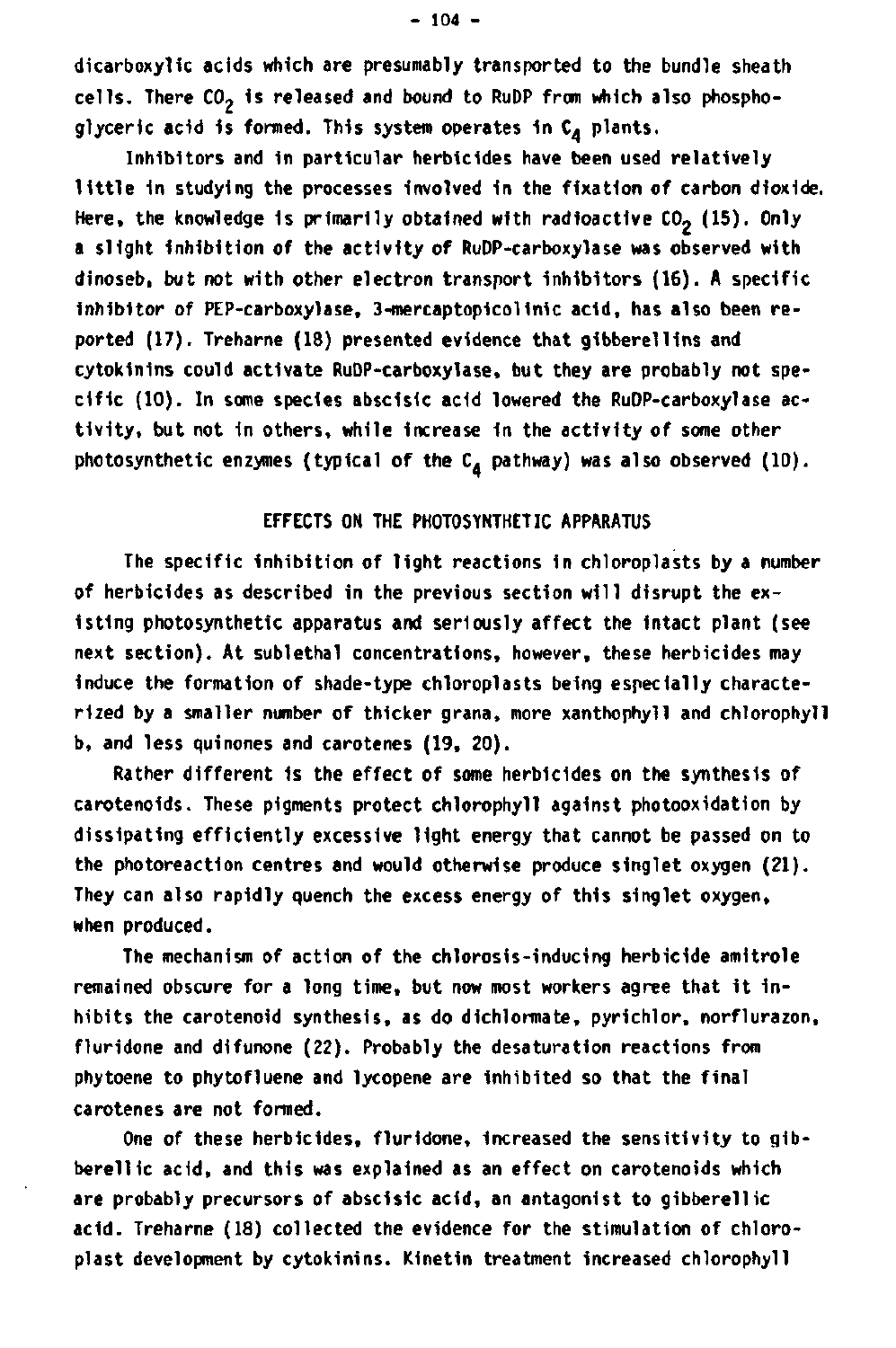**and other pigment systems involved in the light reactions of photosynthesis (14, 23). Cytokinins also retarded chlorophyll degradation in senescing or detached leaves (10).** 

#### **INFLUENCE ON PHOTOSYNTHESIS OF INTACT PLANTS**

**Any effect on chloroplast reactions or on the photosynthetic apparatus as such would influence photosynthesis of intact higher plants, but compared to isolated chloroplasts the situation is much more complex. Exogenous ap**plied plant growth regulators or herbicides must be taken up (e.g. by **roots) and translocated before they are sufficiently accumulated in the leaf mesophyll to affect photosynthesis. More than in isolated chloroplasts the compounds are subject to metabolism. An intermediate step between chloroplast and higher plant studies is the use of cell cultures to study the effects of various compounds (24), but the interpretation of the results and their translation to the situation in intact plants could be difficult (24, 25). The same applies to the use of unicellular algae. The following aspects will be considered:** 

- **1. C02 assimilation in the leaves,**
- **2. Selective action in photosynthesis,**
- **3. Interaction with transpiration.**

# **C 02 ASSIMILATION IN THE LEAVES**

**Most herbicides which affect photosynthesis are absorbed by the roots and need translocation to the leaves before action, but some exert also or exclusively a contact action on the leaves. There are indications that in addition to the mobility of the herbicide in the plant the transpiration rate is a determining factor for root absorption and xylem translocation to the leaves (26). Consequently, accumulation of these herbicides in the leaves increases with light intensity, temperature and availability of water to the roots, but decreases with air humidity. In how far this also applies to plant growth regulators is unknown. They are translocated both in the phloem and in the xylem system.** 

**The inhibiting effects of herbicides on chloroplast reactions lead to suppression of carbon dioxide reduction. This raises the intercellular CO- concentration in the mesophyll and diminishes the influx of carbon**  dioxide into the leaves. The CO<sub>2</sub> exchange can be measured quantitatively by the infrared gas analyzer technique (see e.g. 27). Control of environ**mental conditions is desirable in connection with the accumulation in the mesophyll. Obviously, effects on the photosynthetic apparatus may also**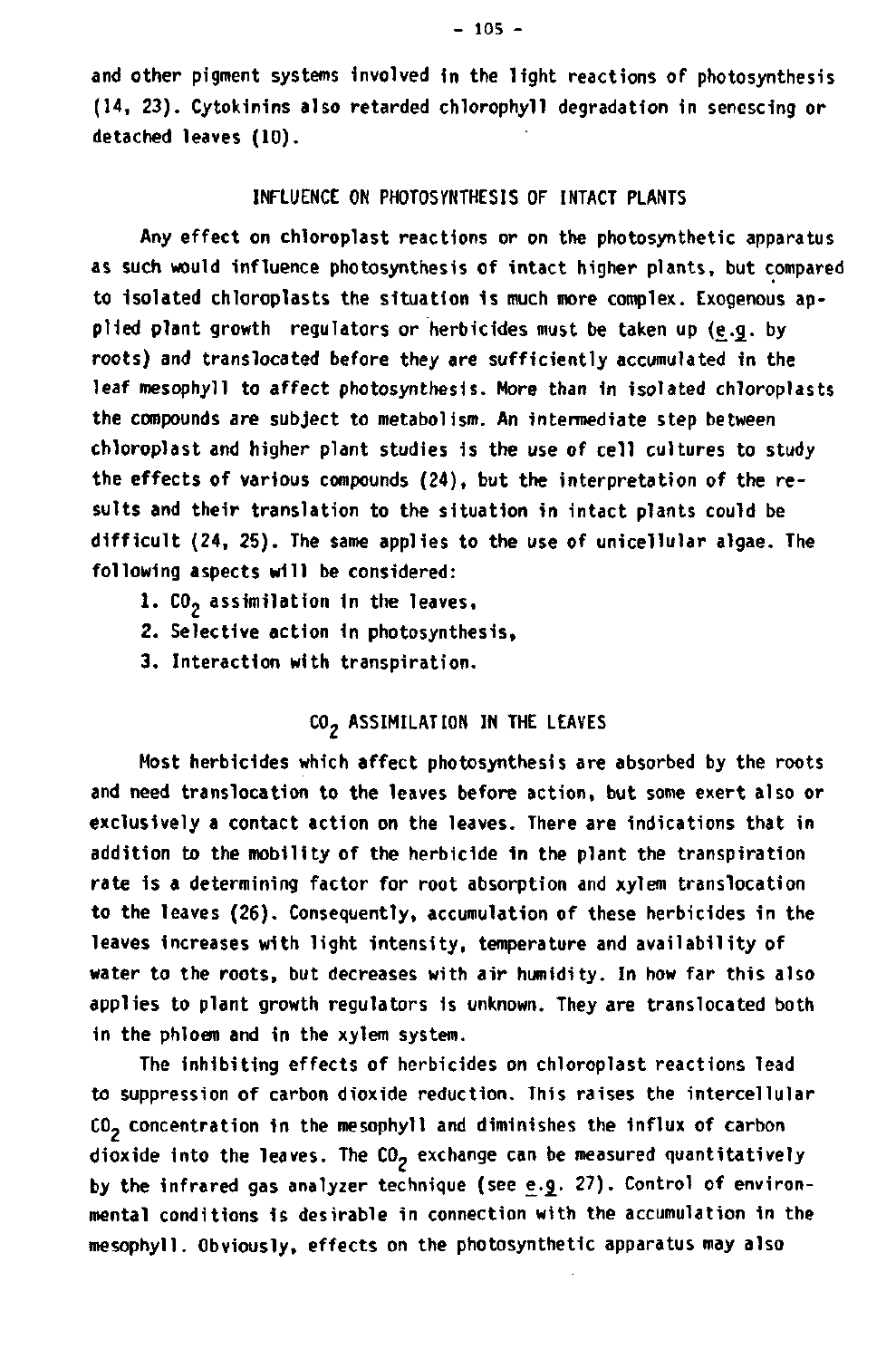**Induce a suppression in C02 assimilation because of decrease (or Increase) In absorbing pigments.** 

There are many data on the inhibition of CO<sub>2</sub> assimilation in intact **plants or leaves by various herbicide groups such as phenylureas, triazines,**  triazinones, uracils, biscarbamates, dinitrophenols, benzonitriles, diphenyl**ethers, bipyrldllium compounds and others (26). Most of these compounds are active as root application, but some also as leaf sprays. A decrease**  in CO<sub>2</sub> assimilation is usually observed within a few hours, especially **with leaf sprays and treatment of the roots in nutrient solution under fa**vourable environmental conditions for transpiration. The rise in CO<sub>2</sub> con**centration in the mesophyll resulting from the inhibition of photosynthesis will decrease stomatal aperture so that transpiration also decreases, but usually to a smaller extent than photosynthesis. Reversely, there is also a secondary effect on photosynthesis when stomatal aperture (and transpiration) are reduced, but this will be discussed in the last section.** 

**In contrast to the numerous data on inhibition or complete suppression of photosynthesis by herbicides at low concentration, stimulation (on a leaf area basis) has not been observed (26), not even at very low concentrations. The growth stimulation which sometimes occurs at low rates of triazine and urea compounds 1s ascribed to increased nitrogen uptake and protein synthesis (28).** 

**The Inhibition of carbon dioxide assimilation and of carbohydrate synthesis leads to starvation of the plant, since energy-requiring processes continue, but this is not the only reason for phytotoxicity of these**  herbicides (29). This is distinctly so with the bipyridilium herbicides **(4). Here electron acceptance leads to the formation of reactive free radicals which are reoxidized and give rise to hydrogen peroxide so that chloroplast membranes are destroyed. This explains the very rapid effects.** 

**However, evidently also with other types of photosynthesis inhibitors starvation alone cannot explain phytotoxicity. It has been observed that the inhibition is followed by disintegration of chloroplasts in the light (30) and that the development of symptoms 1s proportional to light intensity (26). Other information indicates that this should be explained by photooxidation of the pigments, because the transfer of absorbed energy to the electron flow In the photosynthetic reactions drops by the presence of Inhibitors (2, 31). The phytotoxic effect of a herbicide would even be greater when besides inhibition of electron transport, synthesis of carotenoids is affected. Then the pigments would be overloaded earlier because of rapid expiration of the protective function of the carotenoids.** 

**The knowledge on the influence of plant growth regulators on photo-**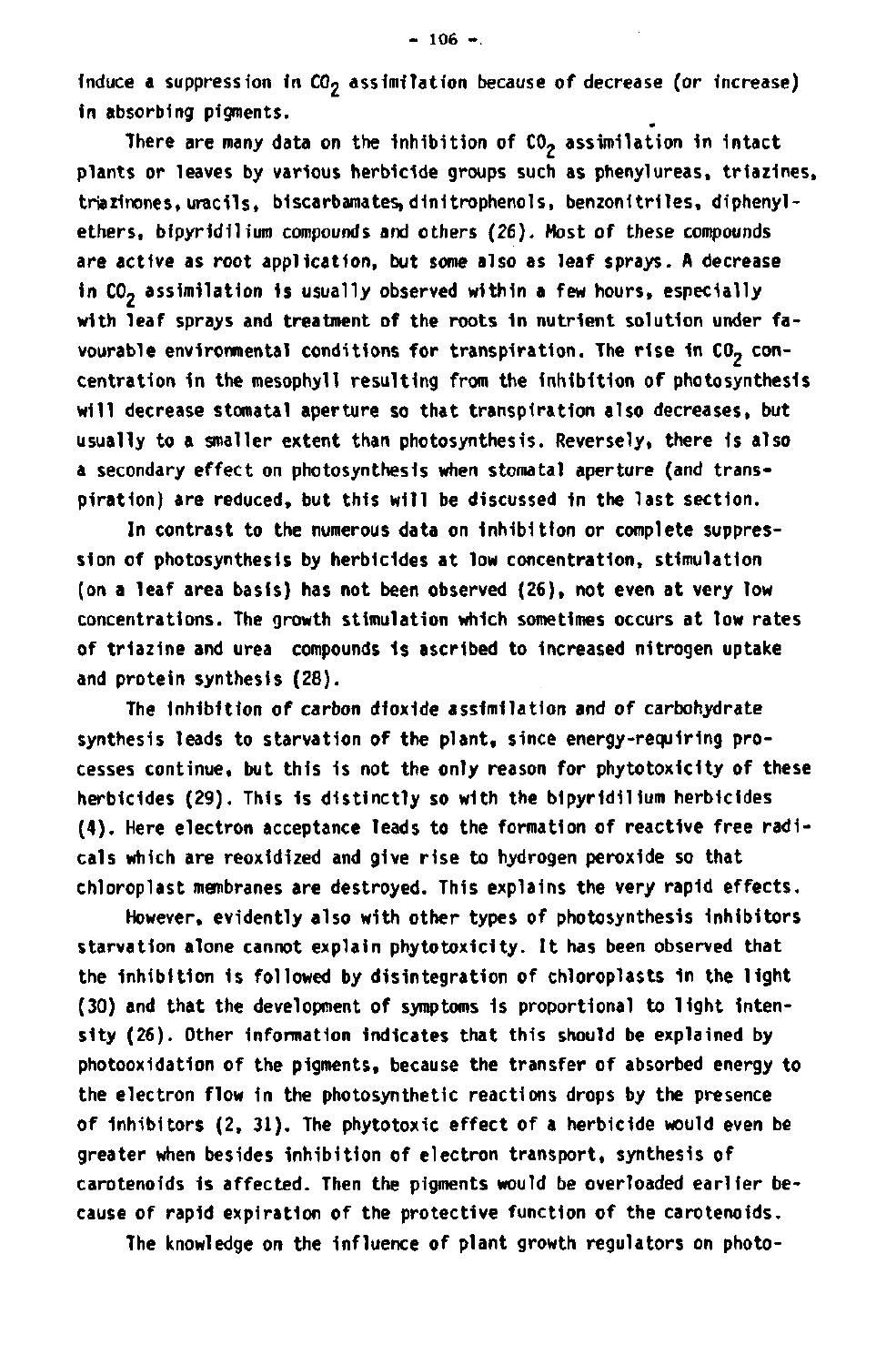**synthesis of intact plants is much more limited, while the information collected by Higgins and Jacobsen (10) indicates that the results are not always unanimous. Auxins have been reported to stimulate C02 assimilation of leaves and leaf cells, and this was attributed to stimulation of photophosphorylation. Diverse effects on photosynthesis of leaves have been ob**served for gibberellins, ranging from inhibition to stimulation, and appa**rently depending upon the development of the tissues or upon environmental conditions (10). There are a number of reports that cytokinins have a posi**tive effect on CO<sub>2</sub> assimilation of leaves, and this could be ascribed to **delayed senescence of the tissues (10). The influence of abscisic and phaseic acid is usually negative, and probably indirect due to the action on stomatal aperture. However, non-stomatal inhibition of photosynthesis has also been demonstrated, and might be brought back to effects on chloroplast activity.** 

**Photorespiration is discussed separately at this symposium, and it will only be mentioned here briefly in relation to photosynthesis. Inhibitors of photorespiration such as glycidate, hydroxy-2-pyridine methanesulphonic acid and isonicotinyl hydrazide appeared to stimulate photosynthesis for short periods under suitable conditions (32), but the same compounds inhibited photosynthesis in other studies (33, 34).** 

# **SELECTIVE ACTION IN PHOTOSYNTHESIS**

**Photosynthesis is a universal process. The light reactions in the chloroplasts of various plant species proceed very similarly while the assimilation of carbon dioxide differs only between a few large groups. This raises the question how to explain the diversity in the effects of herbicides on photosynthesis of various plant species. Three types of differences between plants should be distinguished in this selective action, viz. different availability to the plant surface, differences in degree of accumulation in the chloroplasts, and different sensitivity at the chloroplast level (35).** 

**Different availability to the plant surface with foliage treatments may arise from differences in interception and retention of the spray solution. This is the case when crop and weeds are separated in time or space, but also because of different morphological or anatomical properties of the plants. Likewise, differences in availability may occur with root exposure, because of different depths of germination and rooting horizon in combination with low penetration of the herbicide into the soil.** 

**Differences in degree of accumulation may sometimes be attributed to different absorption by the foliage (cuticle structure and composition) or to differences in root absorption and translocation to the leaves. There**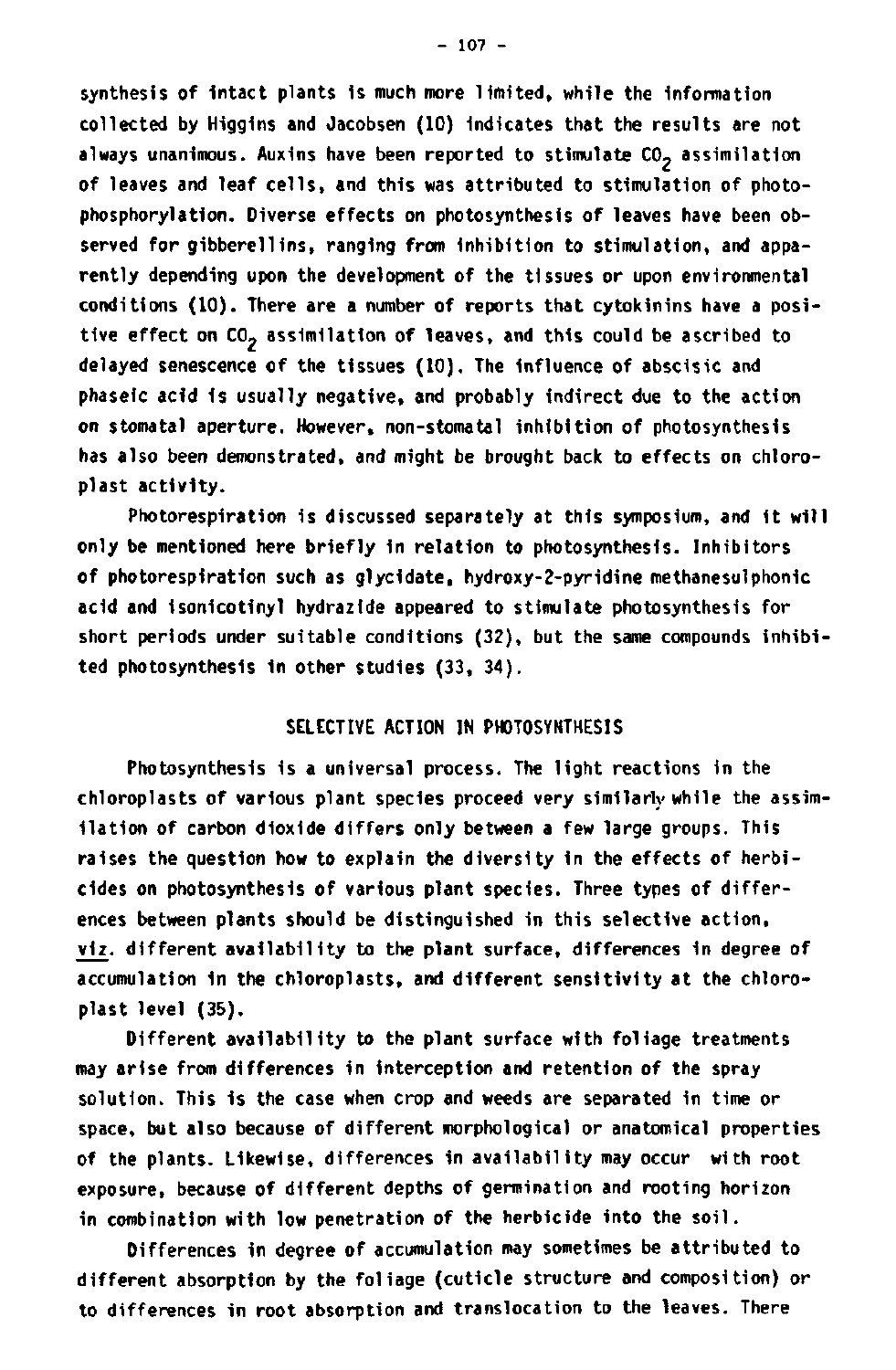**1s evidence for differences in one of these or both processes, e.g\_. for phenylureas 1n different plant species. Transpiration rate may be a factor here.** 

**An Important reason for selectivity of these herbicides is Inactivation in the leaves of certain plant species. Various ways leading to loss of phytotoxicity in certain plants have been elucidated e.g. for triazines, substituted ureas and pyridazinones (36). Inactivation of photosynthesis-Inhibiting herbicides in the leaves can be demonstrated by measuring photosynthesis during and after a short, temporary exposure of the roots to herbicides in nutrient solution (26). Herbicide inactivation Is reflected In the recovery from Inhibition of photosynthesis.** 

**Chloroplasts of many tolerant crops and susceptible weeds were equally sensitive to a number of herbicides (35). However, recently a different sensitivity at the chloroplast level has been observed in resistant biotypes of sensitive weed species. This occurred after yearly applications of triazines and 1s now evident in 14 plant species (37). In these resistant biotypes several times the normal concentration (up to 100) was required for inhibition of photosynthesis. The resistance is attributed to modification in the binding site for the herbicide (8) where changes occurred in the protein of the photosystem II-complex responsible for herbicide binding (9). Meanwhile diuron-resistant strains of unicellular algae have also been found (e.g. 38). The paraquat resistance of some perennial ryegrass cultivars seems also located in the chloroplast (39).** 

## **INTERACTION WITH TRANSPIRATION**

**The influence of plant growth regulators on transpiration 1s fully discussed in a separate lecture, and here the Interaction with photosynthesis will only be illustrated in some examples. There is a close connection between transpiration and photosynthesis, because the stomata**  not only influence the rate of CO<sub>2</sub> fixation in the mesophyll cells, but **this rate in the mesophyll tissue may also determine stomatal aperture be**cause of its regulation by the intercellular CO<sub>2</sub> concentration (40, 41). **This is illustrated with photosynthesis-inhibiting herbicides (electron flow Inhibitors). Here, inhibition of photosynthesis is usually followed by a relatively smaller decrease In transpiration (26) indicating that stoma tal closure is a secondary effect due to increased intercellular concentration of CO--**

**Cytokinin stimulated transpiration and stomatal opening In a number of plant species, but others did not respond (42). A direct effect on stomatal aperture by decreasing epidermal and mesophyll turgor or sustaining**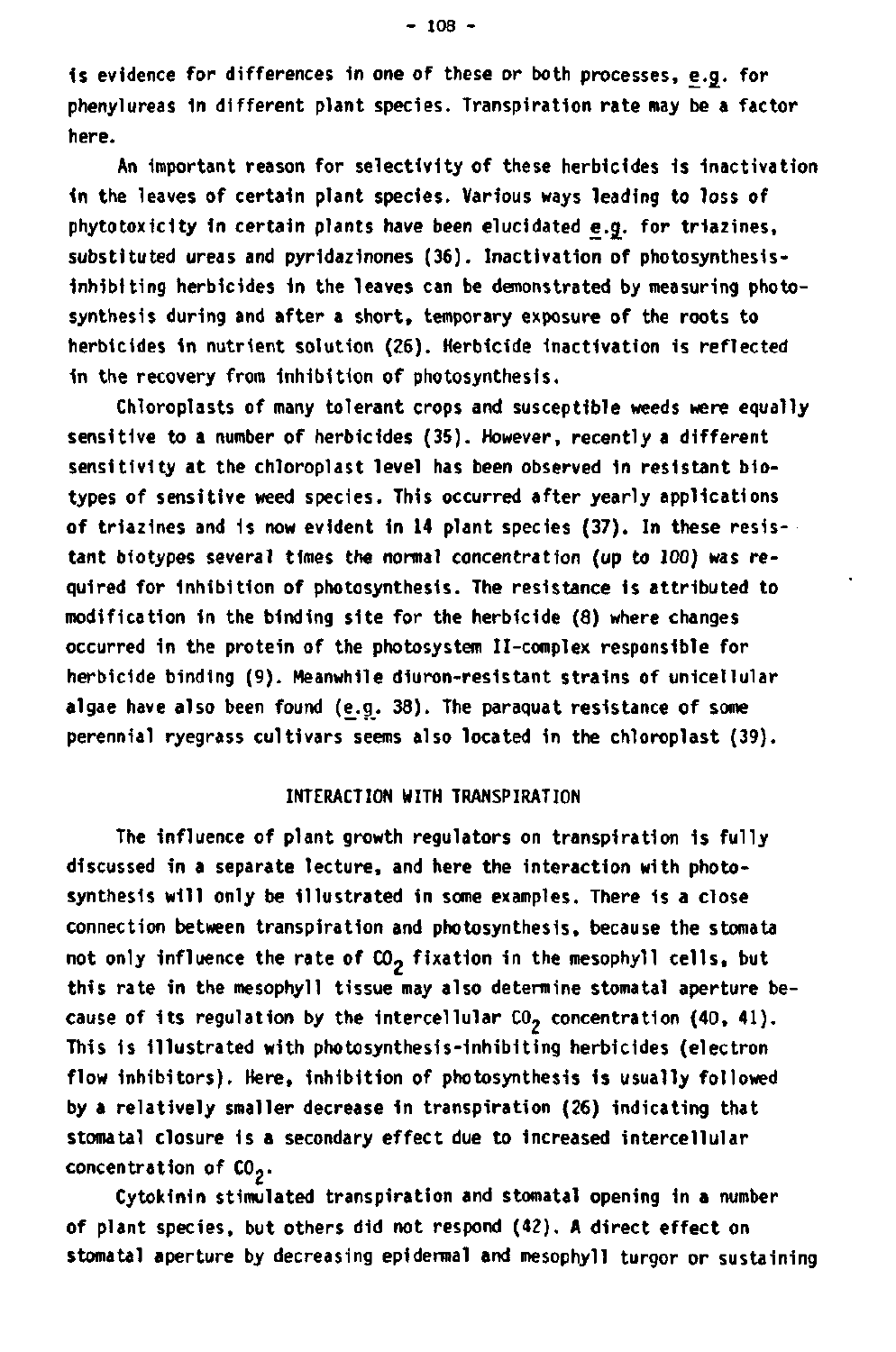**potassium Ion uptake 1n the guard cells has been suggested. Others believe that the effect is secondary because in detached leaves senescence and chlorophyll degradation are retarded. This keeps the photosynthetlc rate**  high, the intercellular CO<sub>2</sub> concentration low and the stomata open. However, **studies with intact plants indicate a direct effect on stomatal opening (42).** 

**The opposite is observed with absdsic acid (10, 18). The stomata close at low concentration of the growth regulator. This increases the**  diffusion resistance for CO<sub>2</sub> so that photosynthesis becomes inhibited. **Here the Inhibition of photosynthesis 1s not the primary effect, because**  the intercellular CO<sub>2</sub> concentration decreasesin response to abscisic **acid, whereas increase is observed with a photosynthesis inhibitor (42). Apparently, the main effect of abscisic acid is on stomata rather than on chloroplasts (see also 43).** 

**References** 

- **1. Trebst A. and Draber W. (1979) In: Advances in Pesticide S 2 (H. Geissbühler ed.) Pergamon Press, Oxford, pp. 223-234.**
- **2. Moreland D.E. (1980) Ann. Rev. Plant Physiol. 31, 597-638.**
- **3. Trebst A (1980) In: Abstracts Fifth International Congress on Photosynthesis, Halkidiki, Greece, p. 580.**
- **4. Dodge A.D. (1975) Sei. Prog., Oxf. 62, 447-466.**
- 5. Tischer W. and Strotmann (1977)<sup>B</sup>iochim. Biophys. Acta 460, 113-125.
- 6. Renger G., Dohnt G. and Hagemann R. (1980) In: Abstracts Fifth Interna**tional Congress on Photosynthesis, Halkidiki, Greece, p. 471.**
- **7. Van Rensen J.J.S. and Vermaas W.F.J. (1980) In: Abstracts Fifth International Congress on Photosynthesis, Halkidiki, Greece, p. 473.**
- 8. Pfister K. and Arntzen C.J. (1979) Z. <u>Naturforsch. 34c, 996-1009</u><br>9. Pfister K., Steinback K.E. and Arntzen C.J. (1980) Tn: Abstracts
- **International Congress on Photosynthesis, Halkidiki, Greece, p. 446.**
- **10. Higgins T.J.V. and Jacobsen J.V. (1978) In: Phytohormones and Related Compounds- A Comprehensive Treatise, Vol. 1 (D.S. Letham, P.B. Goodwin**  and T.J.V. Higgins eds.) Elsevier, Amsterdam, pp. 467-514.
- **11. Robinson S.P., Hiskich J.T. and Paleg L.G. (1978) Aust.J. Plant Physiol. 5, 425-431.**
- **12. üben G. and Marcelle R. (1975) In: Environmental and Biological Control of Photosynthesis (R. Marcelle ed.) Junk, The Hague, pp. 211-216.**
- **13. Yakushkina N.I. and Pushkina G.P. (1975) Fiziologiya Rastenil 22, 1132- 1137.**
- **14. Zerbe R. and Wild A. (1980) Photosynthesis Res. 1 . 53-64.**
- **15. Good N.E. and Izawa S. (1973) In: Metabolic Inhibitors (R.M. Hoch M. Kates and J.H. Quastel eds.) Academic Press, New York, op. 179-214.**
- **16. Diaz M.A., Chueca A. and López Gorgé J. (1980). Pesticide Bi Physiol. 13, 105-111.**
- **17. Ray T.B. and Black C.C. (1976) J. Biol. Chem. 251, 5824-5826.**
- **18. Treharne K.J. (1978) Proc. Joint BCPC and BGRG Symposium Opportunities for Chemical Plant Growth Regulation, Brit. Crop Protection Council, Monograph 21, pp. 153-153.**
- **19. Fedtke C. (1979) Z. Haturforsch. 34c, 932-935.**
- **20. Lichtenthaler H.KT, Burkard G., Grumbach K.H. and Meier 0. (1980) Photosynthesis Res. 1, 29-43.**
- 21. Britton G. (1979) Z. Naturforsch. 34c, 979-9